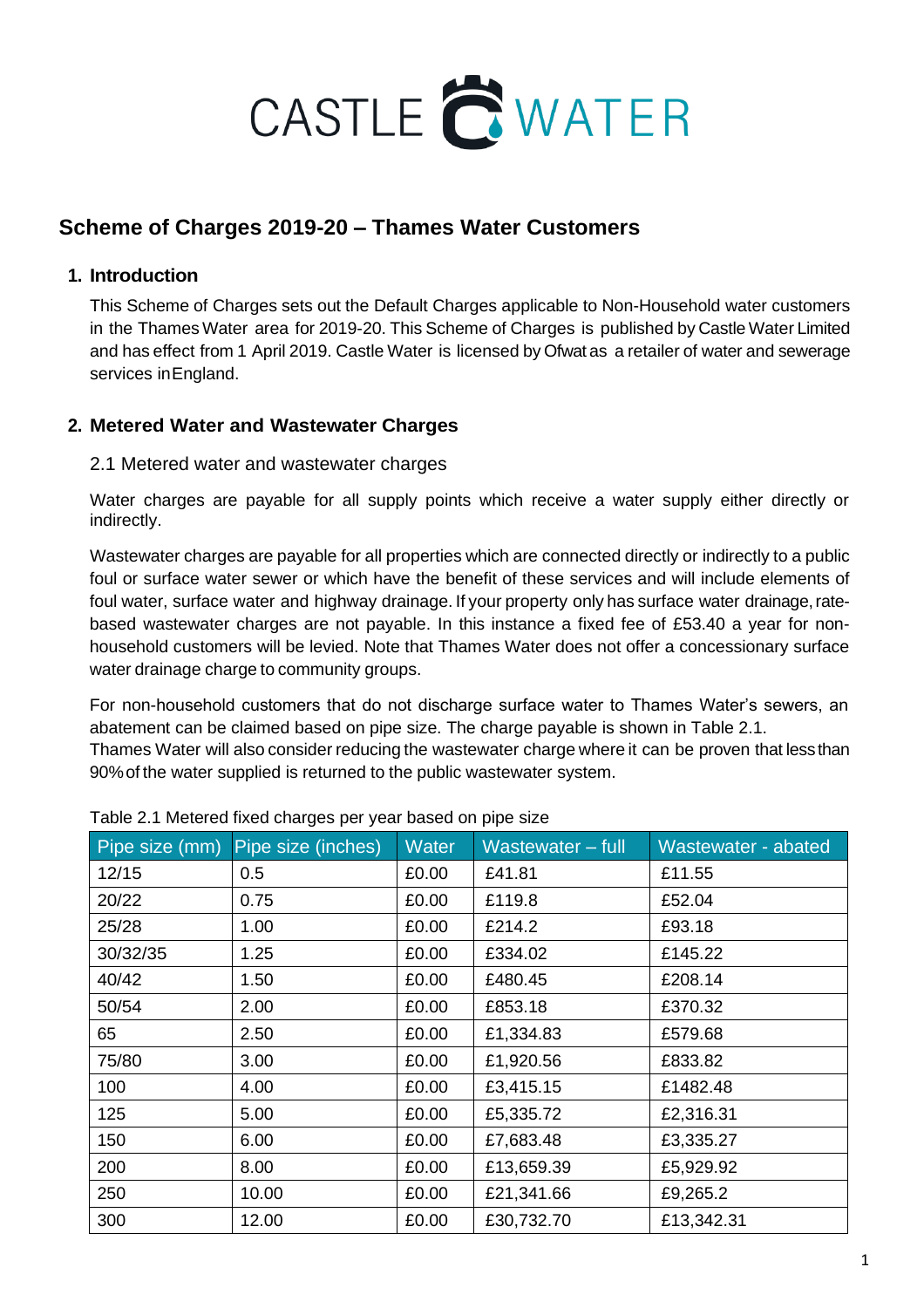(1)Where a non-household customer doesnot discharge surface water toThamesWater's sewers,an abatement can be claimed based on pipesize.

| Non-household       |              |            |
|---------------------|--------------|------------|
| Metered usage       | <b>Water</b> | Wastewater |
| $0 - 500$           | £21.05       | £29.27     |
| $500 - 1,000$       | £28.36       | £42.64     |
| $1,000 - 5,000$     | £61.61       | £97.38     |
| $5,000 - 20,000$    | £107.48      | £157.51    |
| $20,000 - 50,000$   | £157.61      | £235.68    |
| $50,000 - 100,000$  | £254.39      | £305.75    |
| $100,000 - 250,000$ | £254.39      | £305.75    |
| Over 250,000        | £298.46      | £388.46    |

| Table 2.2 Non-household metered fixed charges per year based on consumption band |  |  |
|----------------------------------------------------------------------------------|--|--|
|----------------------------------------------------------------------------------|--|--|

## 2.2 Volumetric charges

### Table 2.3 Volumetric charges (All rates in  $p/m<sup>3</sup>$ )

| Non-household     |                             |                                  |
|-------------------|-----------------------------|----------------------------------|
| Consumption (m3)  | Volume charge: water (p/m3) | Volume charge: wastewater (p/m3) |
| $0 - 500$         | 139.78                      | 97.69                            |
| $500 - 1,000$     | 139.92                      | 96.09                            |
| $1,000 - 5,000$   | 136.70                      | 90.25                            |
| $5,000 - 20,000$  | 138.05                      | 91.16                            |
| 20,000 - 50,000   | 126.74                      | 91.21                            |
| 50,000 - 100,000  | 104.30                      | 89.59                            |
| 100,000 - 250,000 | 104.30                      | 72.25                            |
| Over 250,000      | 83.94                       | 71.87                            |

### 2.3 Supplementary large user annual charge

#### Table 2.4 Supplementary large user annual charge

| Tariff                           | Consumption m3 | Annual charge |
|----------------------------------|----------------|---------------|
| Intermediate volume user - water | 20,000-50,000  | 2,300.00      |
| Large volume user - water        | 50,000-250,000 | 13,455.00     |
| Super large volume user - water  | Over 250,000   | 64,180.00     |
| Large volume user - wastewater   | Over 100,000   | 17,344.00     |

### **3. Unmetered Water and Wastewater Charges**

3.1 Unmetered water and wastewatercharges

The water and wastewater services bill is calculated by applying a 'rate per pound' to the rateable value (RV) of your property. There is a different rate for water and wastewater services, each expressed as pence per pound (of RV) and disclosed in Table 3.1. In addition, a yearly 'fixed charge' is applied; disclosed inTable 3.2.

Water charges are payable for all premises which receive a water supply either directly or indirectly.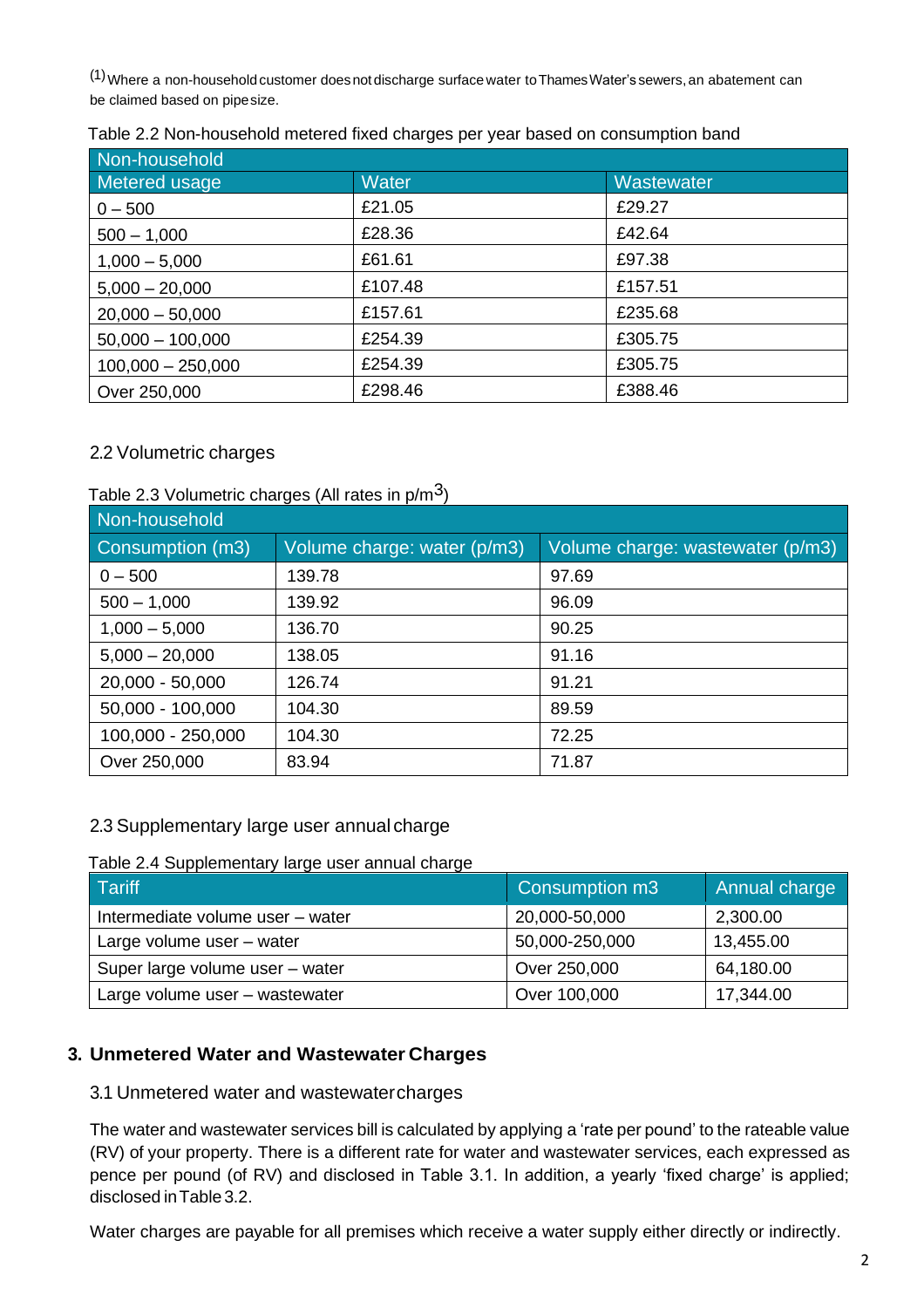Wastewater charges are payable for all properties which are connected directly or indirectly to a public foul or surface water sewer or which have the benefit of these services and will include elements of foul water, surface water and highway drainage. If your property only has surface water drainage, ratebased wastewater charges are not payable. In this instance a fixedfee

£53.40 a year for non-household customers will be levied. Note that Thames Water does not offer a concessionary surface water drainage charge to community groups.

For non-household customers that do not discharge surface water to Thames Water's sewers, an abatement can be claimed based on pipe size. The charge payable is shown in Table 3.2

Rate per pound for water and wastewater services

| Charge<br>area | <b>Local authority</b><br>areas                                                                                            | Non-household water<br>pence | Non-household wastewater<br>pence |
|----------------|----------------------------------------------------------------------------------------------------------------------------|------------------------------|-----------------------------------|
| $\mathbf{1}$   | <b>Barnet</b><br><b>Broxbourne</b><br>East Hertfordshire<br>Enfield<br><b>Epping Forest</b><br>Haringey<br>Welwyn Hatfield | 82.71                        | 59.73                             |
|                | <b>Brentwood</b><br>Harlow<br>Luton<br>North Hertfordshire<br>Stevenage<br><b>Uttlesford</b>                               | N/A                          |                                   |
| $\overline{2}$ | Chiltern<br>Dacorum<br>Ealing<br>Hounslow<br>Slough<br>South<br>Buckinghamshire<br>Spelthorne<br>Wycombe                   | 84.18                        | 61.91                             |
|                | Harrow<br>Hertmere<br>Hillingdon<br>St. Albans<br>South Bedfordshire<br><b>Three Rivers</b><br>Watford                     | N/A                          |                                   |

Table 3.1 Unmetered charges pence per pound of rateable value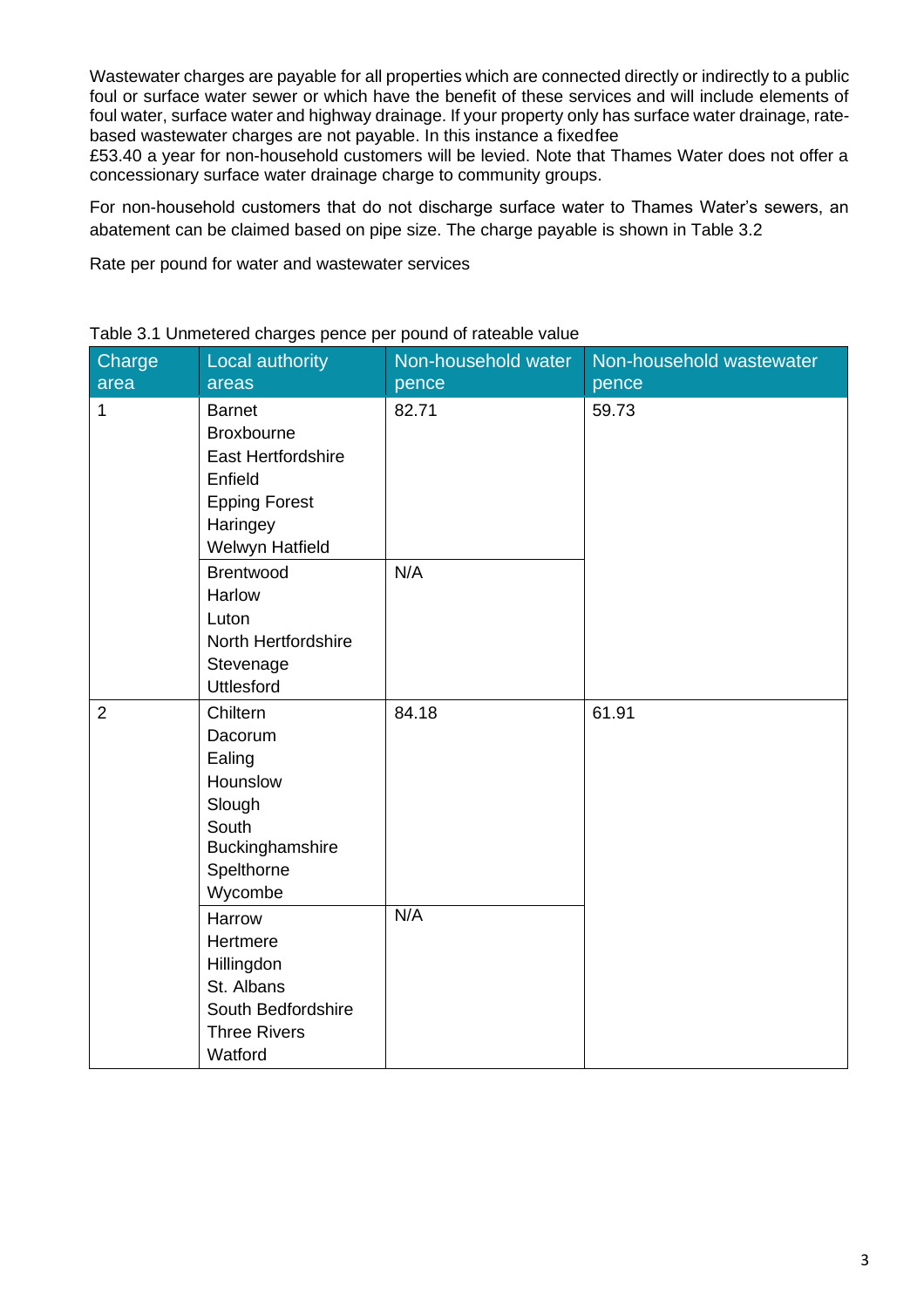| Charge<br>area | Local authority<br>areas                                                                                                                                                                                                        | Non-household water<br>pence | Non-household wastewater<br>pence |
|----------------|---------------------------------------------------------------------------------------------------------------------------------------------------------------------------------------------------------------------------------|------------------------------|-----------------------------------|
| 3              | Kensington & Chelsea<br>London, City of<br>Westminster                                                                                                                                                                          | 63.28                        | 38.87                             |
| $\overline{4}$ | Barking & Dagenham<br><b>Brent Camden</b><br>Hackney<br>Hammersmith &<br>Fulham<br><b>Islington Newham</b><br>Redbridge Tower<br>Hamlets Waltham<br>Forest                                                                      | 75.77                        | 55.83                             |
|                | Havering                                                                                                                                                                                                                        | N/A                          |                                   |
| 5              | Basingstoke & Deane<br>Chichester<br>Elmbridge<br>Guildford<br>Hart Horsham<br><b>Kennet Mole</b><br>Valley<br>Newbury<br>Reading<br>Reigate & Banstead<br>Waverley<br>Windsor &<br>Maidenhead<br>Workingham<br><b>Bracknel</b> | 97.35<br>N/A                 | 73.19                             |
|                | <b>Crawley East</b><br>Hampshire Mid<br><b>Sussex</b><br>Runnymeade<br>Rushmoor<br><b>Surrey Heath</b>                                                                                                                          |                              |                                   |
| 6              | <b>Bexley Bromley</b><br>Croydon Dartford<br>Epson & Ewell<br>Gravesham<br><b>Greenwich Kingston</b><br>Lambeth Lewisham<br><b>Merton Richmond</b><br>Sevenoaks<br><b>Southwark Sutton</b><br>Tandridge<br>Wandsworth           | 84.41                        | 60.55                             |
|                | Tonbridge & Maling                                                                                                                                                                                                              | N/A                          |                                   |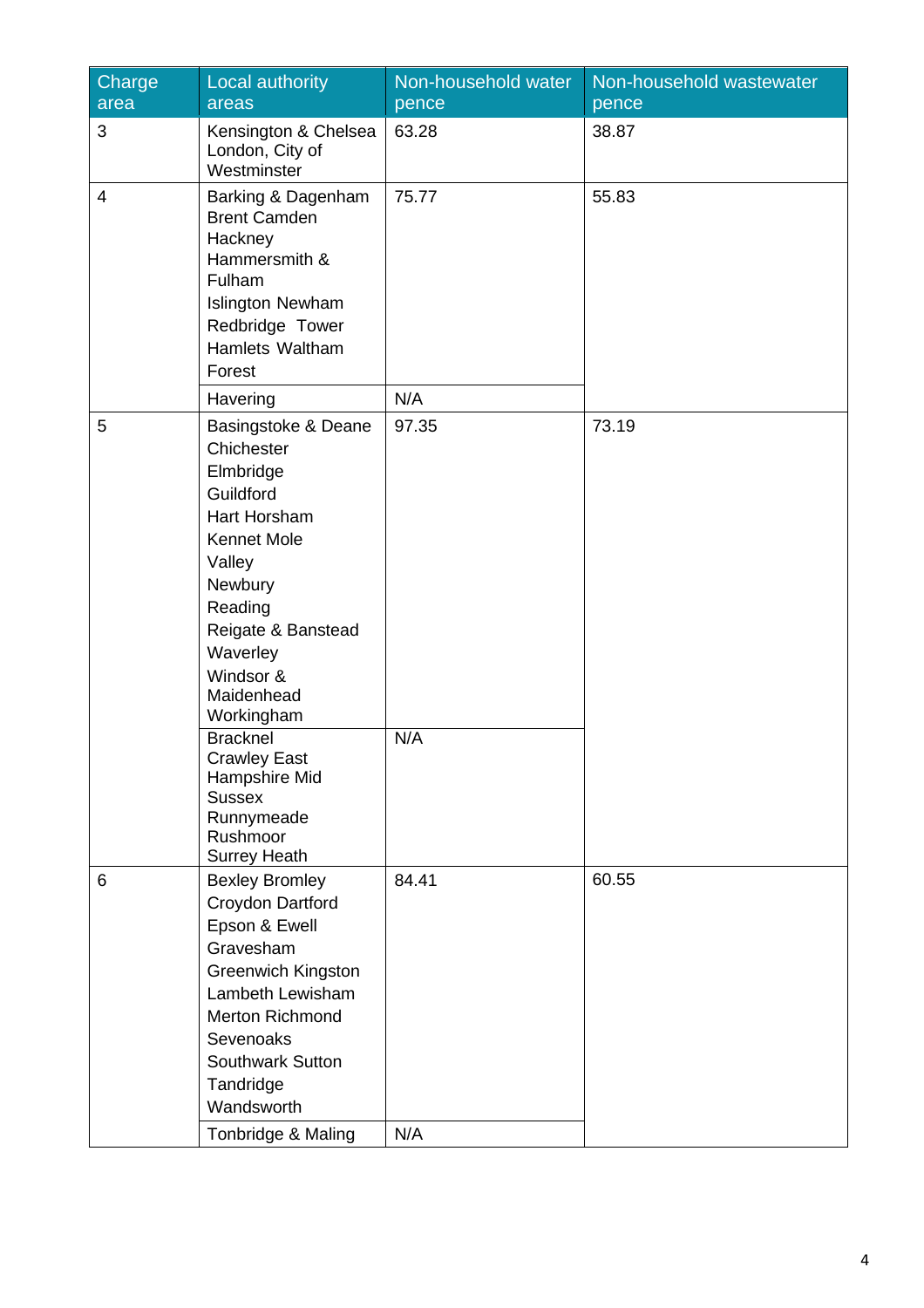| Charge area | Local authority areas                                                                                                                                | Non-household water<br>pence | Non-household<br>wastewater pence |
|-------------|------------------------------------------------------------------------------------------------------------------------------------------------------|------------------------------|-----------------------------------|
| 7           | Aylesbury Vale<br>Cherwell<br><b>Cotswold North</b><br><b>Wiltshire Oxford</b><br>South Oxfordshire<br>Swindon<br>Vale of White<br><b>Horse West</b> | 115.98                       | 85.12                             |
|             | Daventry<br>South Northamptonshire<br><b>Stratford</b>                                                                                               | N/A                          |                                   |

## 3.2 Fixed charges

#### Table 2.4 Supplementary large user annual charge

| Non-household     |                    |              |                 |                      |
|-------------------|--------------------|--------------|-----------------|----------------------|
| Pipe size<br>(mm) | Pipe size (inches) | <b>Water</b> | Wastewater full | Wastewater<br>abated |
| 12/15             | 0.5                | £48.53       | £97.38          | £67.13               |
| 20/22             | 0.75               | £48.53       | £163.93         | £96.16               |
| 25/28             | 1.00               | £48.53       | £258.33         | £137.31              |
| 30/32/35          | 1.25               | £48.53       | £378.17         | £189.35              |
| 40/42             | 1.50               | £48.53       | £524.60         | £252.27              |
| 50/54             | 2.00               | £48.53       | £897.38         | £414.47              |
| 65                | 2.50               | £48.53       | £1,379.06       | £623.84              |
| 75/80             | 3.00               | £48.53       | £1,964.84       | £878.00              |
| 100               | 4.00               | £48.53       | £3,459.57       | £1,526.72            |

(2)Where a non-household customerdoesnotdischarge surface waterto Thames Water's sewers, an abatementcan be claimed based on pipe size.

### 3.3 Business assessed

Where it is impractical to meter non-household premises Thames Water may assess water usage. In this circumstance they will request information about the type of business, the industrial category of the business (SIC code) and how many people work at the site. Using this information Thames Water will allocate the premises to one of the five bands of assessed charges as shown below. The assessed usage for the premises will be calculated by multiplying the number of full-time employees (or equivalent) by the assessed usage per employee (band 1- 5) shown in the table below.

The volumetric charge to the premises is calculatedby multiplying the assessed usage by the volumetric tariff. In addition, two Business assessed fixed charges are payable with one charge based on consumption band and a second charge based on pipe size.

If circumstances change i.e. regarding the industrial category of the business (SIC code) or the number of people who work at the site, the updated information should be notified your Retailer.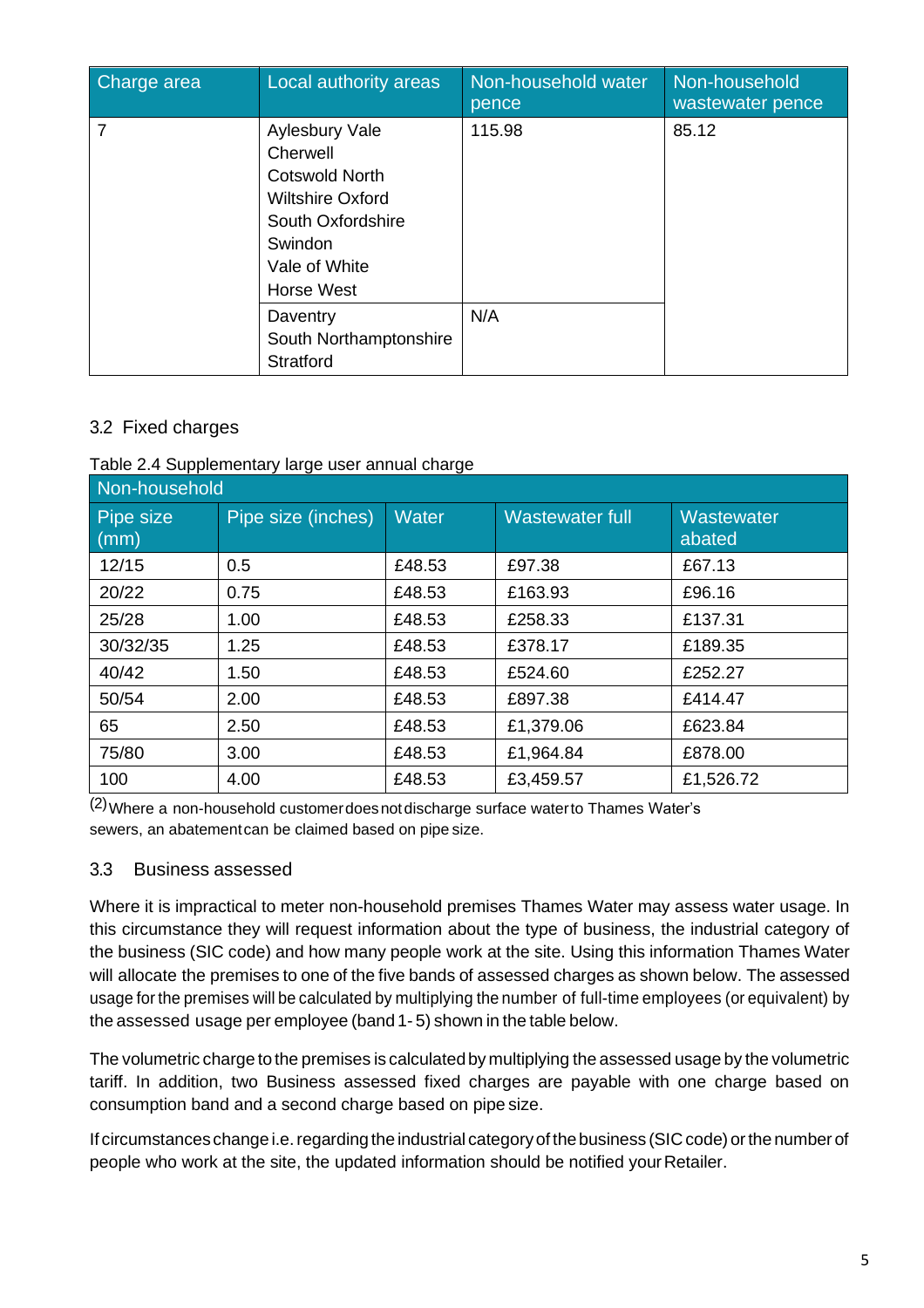#### Table 3.4 Business assessed bands

| <b>Band</b> | Assessed usage per FT employee (or equivalent) |
|-------------|------------------------------------------------|
|             | 15 m3 per year                                 |
|             | 50 m3 per year                                 |
|             | 100 m3 per year                                |
|             | 200 m3 per year                                |
| 5           | By inspection                                  |

#### Table 3.5 Business assessed volumetric charges

| Assessed usage (m3 per year) | Volume charge: water | Volume charge:<br>wastewater |
|------------------------------|----------------------|------------------------------|
| $0 - 500$                    | 139.93 pence per m3  | 96.28 pence per m3           |
| $500 - 1,000$                | 139.82 pence per m3  | 95.81 pence per m3           |
| $1,000 - 5,000$              | 136.65 pence per m3  | 89.91 pence per m3           |
| $5,000 - 20,000$             | 137.48 pence per m3  | 88.96 pence per m3           |

## Table 3.6 Business assessed fixed charges per year based on consumption band

| Assessed usage (m3 per year) | <b>Water</b> | <b>Wastewater</b> |
|------------------------------|--------------|-------------------|
| $0 - 500$                    | £20.60       | £28.08            |
| $500 - 1,000$                | £28.72       | £40.38            |
| $1,000 - 5,000$              | £59.70       | £93.91            |
| $5,000 - 20,000$             | £93.61       | £103.35           |

|  | Table 3.7 Business assessed fixed charges per year based on pipe size |  |  |  |  |
|--|-----------------------------------------------------------------------|--|--|--|--|
|  |                                                                       |  |  |  |  |
|  |                                                                       |  |  |  |  |

| Pipe size (mm) | Pipe size<br>(inches) | <b>Water</b> | <b>Wastewater full</b> | Wastewater abated |
|----------------|-----------------------|--------------|------------------------|-------------------|
| 12/15          | 0.5                   | £0.00        | £41.81                 | £11.5             |
| 20/22          | 0.75                  | £0.00        | £119.80                | £52.04            |
| 25/28          | 1.00                  | £0.00        | £214.20                | £93.18            |
| 30/32/35       | 1.25                  | £0.00        | £334.02                | £145.22           |
| 40/42          | 1.50                  | £0.00        | £480.45                | £208.14           |
| 50/54          | 2.00                  | £0.00        | £853.18                | £370.32           |
| 65             | 2.50                  | £0.00        | £1,334.83              | £579.68           |
| 75/80          | 3.00                  | £0.00        | £1,920.56              | £833.82           |
| 100            | 4.00                  | £0.00        | £3,415.15              | £1,482.48         |

 $\sqrt{(3)}$ Where a non-household customerdoes notdischarge surface waterto Thames Water's sewers, an abatement can be claimed based on pipe size.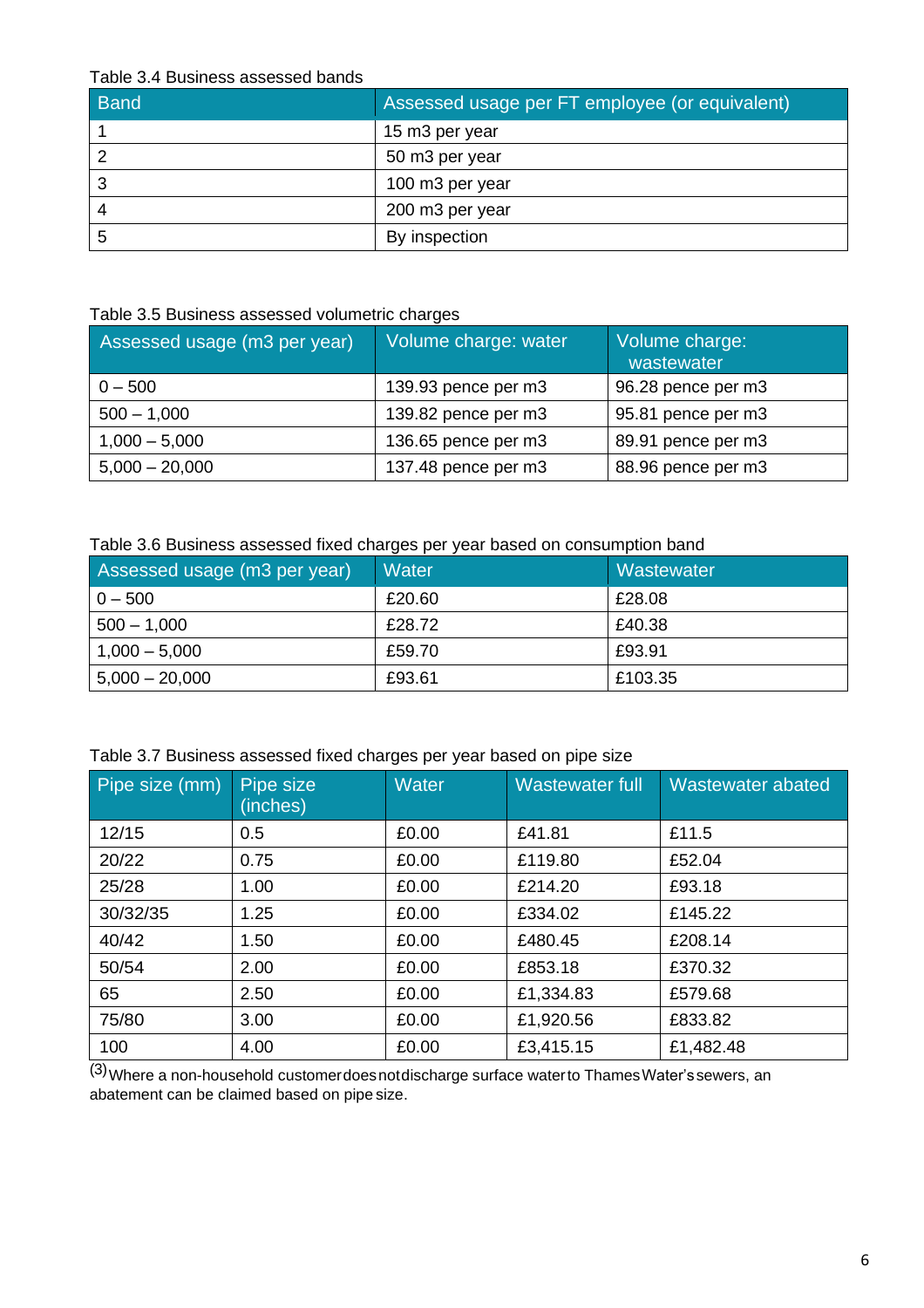#### 3.4 Business assessed

Where an unmetered supply only serves a domestic garage car space or store area, a fixed annual charge for each unit will apply. Where there is no water supply, but surface water drains to the Thames Water sewer, only the wastewater fixed charge is payable.

#### Table 3.8 Domestic garages, car spaces and stores – unmetered fixed charge per year

| Domestic garages, car spaces and stores                | Annual charge     |
|--------------------------------------------------------|-------------------|
| Water fixed charge per garage, car space or store      | £13.84 per supply |
| Wastewater fixed charge per garage, car space or store | £12.11 per supply |

#### Table 3. Domestic garages, car spaces and stores – unmetered fixed charge per year

| Seasonal and other non-household charges                                                    | Annual charge      |
|---------------------------------------------------------------------------------------------|--------------------|
| Allotment tank and water/washdown point                                                     | £36.10 per supply  |
| Sprinkler, cricket pitches, tennis courts, ornamental<br>pond/fountain and disused supplies | £108.32 per supply |
| Minimum charge for meter minimum equivalents                                                | £360.81 per supply |

## **4. Trade EffluentCharges**

### 4.1 Trade effluent charges

Trade effluent charges apply for the treatment and disposal of effluent from trade discharges into the public sewer system.

Where a discharge is a mixture of trade effluent and domestic sewage, Thames Water will determine how much of each is discharged and apply charges as appropriate.

In addition, a fixed charge and volume charge for wastewater services as detailed in Section 2 are also payable.

Volume charges for trade effluent are calculated by applying the following standard charges to the trade effluent formula shown in the charges scheme.

| rable 1.1 Diariaard volume onarge por cable metre or hy or trade childent |                      |                    |  |  |  |
|---------------------------------------------------------------------------|----------------------|--------------------|--|--|--|
| <b>Description</b>                                                        | Volume (m3 per year) | Charge             |  |  |  |
| Reception and conveyance (R)                                              | $0 - 500$            | 21.40 pence per m3 |  |  |  |
| Reception and conveyance (R)                                              | $500 - 1,000$        | 22.33 pence per m3 |  |  |  |
| Reception and conveyance (R)                                              | $1,000 - 5,000$      | 16.61 pence per m3 |  |  |  |
| Reception and conveyance (R)                                              | $5,000 - 20,000$     | 18.23 pence per m3 |  |  |  |
| Reception and conveyance (R)                                              | $20,000 - 50,000$    | 18.23 pence per m3 |  |  |  |
| Reception and conveyance (R)                                              | $50,000 - 250,000$   | 17.23 pence per m3 |  |  |  |
| Reception and conveyance (R)                                              | Over 250,000         | 16.65 pence per m3 |  |  |  |
| Primary treatment (V)                                                     |                      | 16.87 pence per m3 |  |  |  |
| Biological treatment (B)                                                  |                      | 48.61 pence per kg |  |  |  |
| Solids treatment (S)                                                      |                      | 61.63 pence per kg |  |  |  |

#### Table 4.1 Standard volume charge per cubic metre or kg of trade effluent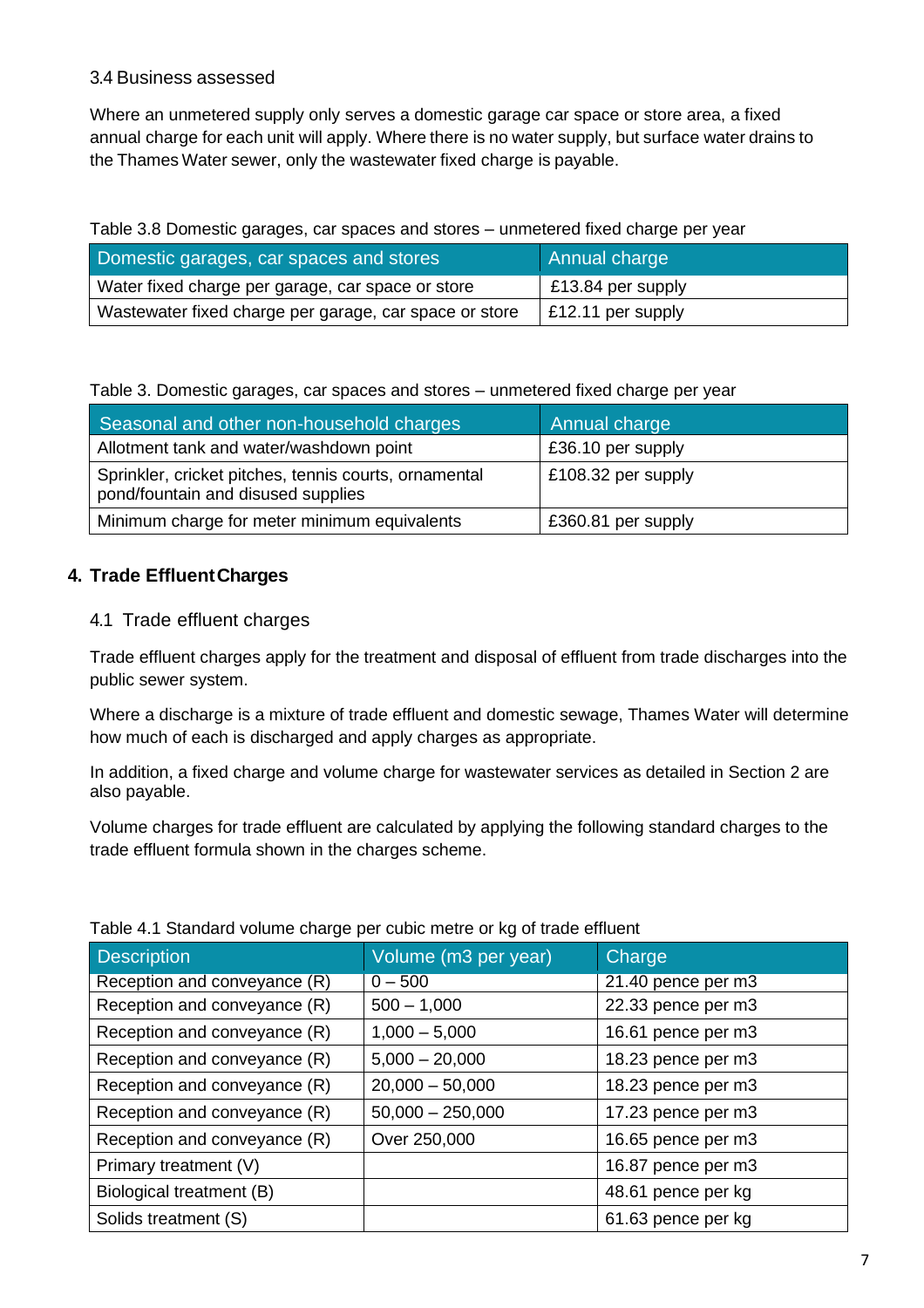#### Table 4.1 Average strength factors used in trade effluent formula

| Mogden formula element | <b>Element symbol</b> | <b>Average strength</b> |  |
|------------------------|-----------------------|-------------------------|--|
| Chemical oxygen demand | ⊦Os                   | 445mg/l                 |  |
| Settleable solids      | -Ss                   | 336mg/l                 |  |

#### Table 4.3 Trade effluent fixed charges

| Discharge Volume (m3 per annum) | <b>Fixed charge</b> | Minimum charge |
|---------------------------------|---------------------|----------------|
| $0 - 500$                       | N/A                 | £169.67        |
| $500 - 1,000$                   | N/A                 | N/A            |
| $1,000 - 5,000$                 | N/A                 | N/A            |
| $5,000 - 20,000$                | N/A                 | N/A            |
| $20,000 - 50,000$               | £170.96             | N/A            |
| $50,000 - 250,000$              | £258.19             | N/A            |
| Over 250,000                    | £294.88             | N/A            |

### Table 4.4 Standard strength discharges (mg/l)

| Standard strength premises                                                           | Value for Ot | <b>Value for St</b> |
|--------------------------------------------------------------------------------------|--------------|---------------------|
| Launderettes                                                                         | 576          | 58                  |
| Car washes                                                                           | 88           | 62                  |
| Dry cleaners                                                                         | 30           | 7                   |
| Commercial swimming pools                                                            | 120          | 108                 |
| Small / micro-brewery                                                                | 1730         | 88                  |
| Concrete contaminated sites (batching plants,<br>wheel washes on construction sites) | 116          | 58                  |
| Laboratory glassware washing                                                         | 308          | 34                  |
| Bus wash                                                                             | 621          | 92                  |
| Train wash                                                                           | 594          | 71                  |
| Contaminated surface water at waste transfer sites                                   | 638          | 81                  |
| Gasholder runoff                                                                     | 20           | 11                  |

Standard strength discharges, shown in the table above, will be applied for charging purposes unless Thames Water determine that it is not a suitable basis of charge in specific circumstances or if the customer requests charging to be based on sampleresults.

| Table 4.5 Other trade effluent charges |  |
|----------------------------------------|--|
|----------------------------------------|--|

| <b>Description</b>                                                                               | Charge               |
|--------------------------------------------------------------------------------------------------|----------------------|
| Minimum charge per annum or duration of consent, whichever is the<br>shorter                     | £169.67              |
| Ammoniacal nitrogen treatment charge per mg in excess of 35mg/l<br>expressed as a fraction of 35 | 2.61<br>pence per m3 |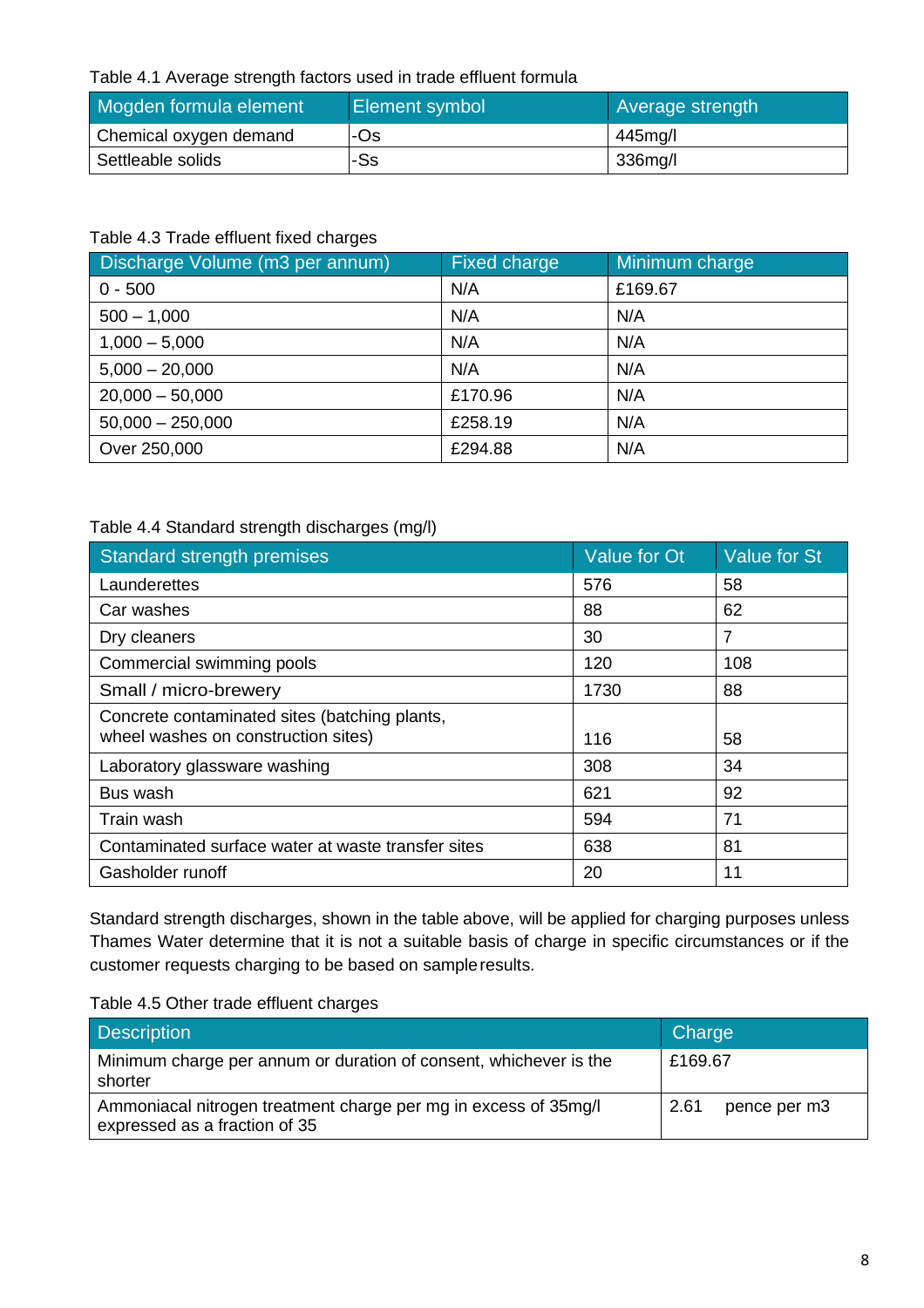## 4.2 Largest volume trade effluent usertariff

If your annual bill is more than £97,516 at anyone site (or sites qualifying for aggregation), the charge will be based on the Thames Water large user trade effluent tariff. This includes an annual charge of £19,503.11 in addition to the charges set out in table 4.3 and table 4.6.

| <b>Description</b>           | Volume (m3 per year) | Charge             |  |  |  |
|------------------------------|----------------------|--------------------|--|--|--|
| Reception and conveyance (R) | $20,000 - 50,000$    | 15.50 pence per m3 |  |  |  |
| Reception and conveyance (R) | $50,000 - 250,000$   | 14.51 pence per m3 |  |  |  |
| Reception and conveyance (R) | Over 250,000         | 13.93 pence per m3 |  |  |  |
| Primary treatment (V)        |                      | 13.54 pence per m3 |  |  |  |
| Biological treatment (B)     |                      | 38.98 pence per kg |  |  |  |
| Solids treatment (S)         |                      | 49.42 pence per kg |  |  |  |

Table 4.6 Large user volume charge per cubic meter or kg of trade effluent

### 4.3 Industrial and commercialwastewater

Before trade effluent is disposed into a sewer or in any other way, the customer must have the appropriate consent from Thames Water (in the case of a public sewer) and/or environmental authorities (in the case of discharges to watercourses, land or air).

Applications to Thames Water should be made at least two months before the proposed start date.

If you are unsure about whether you have the right permissions, contact the trade effluent team on 0203 577 9200 to help ensure compliance with the law and with good environmental practice.

## **5. Sundry Charges**

Other sundry charges are not covered in the sections above are detailed below.

### 5.1 Building supplies

Table 5.1 Building supplies

| <b>Building supplies</b>                                                                             | Charge                  |
|------------------------------------------------------------------------------------------------------|-------------------------|
| New supplies                                                                                         | Metered                 |
| Alterations to existing properties with contract sum<br>over £100,000 (where no new supplies needed) | 0.17% of contract value |
| Minimum charge for non-metered supplies                                                              | £144.72 per year        |

## 5.2 Use of hydrants

A hydrant licence will be required in all cases. The charges for such licences are as follows:

Daily user licence (up to 20 cubic meters); higher demand rates on application.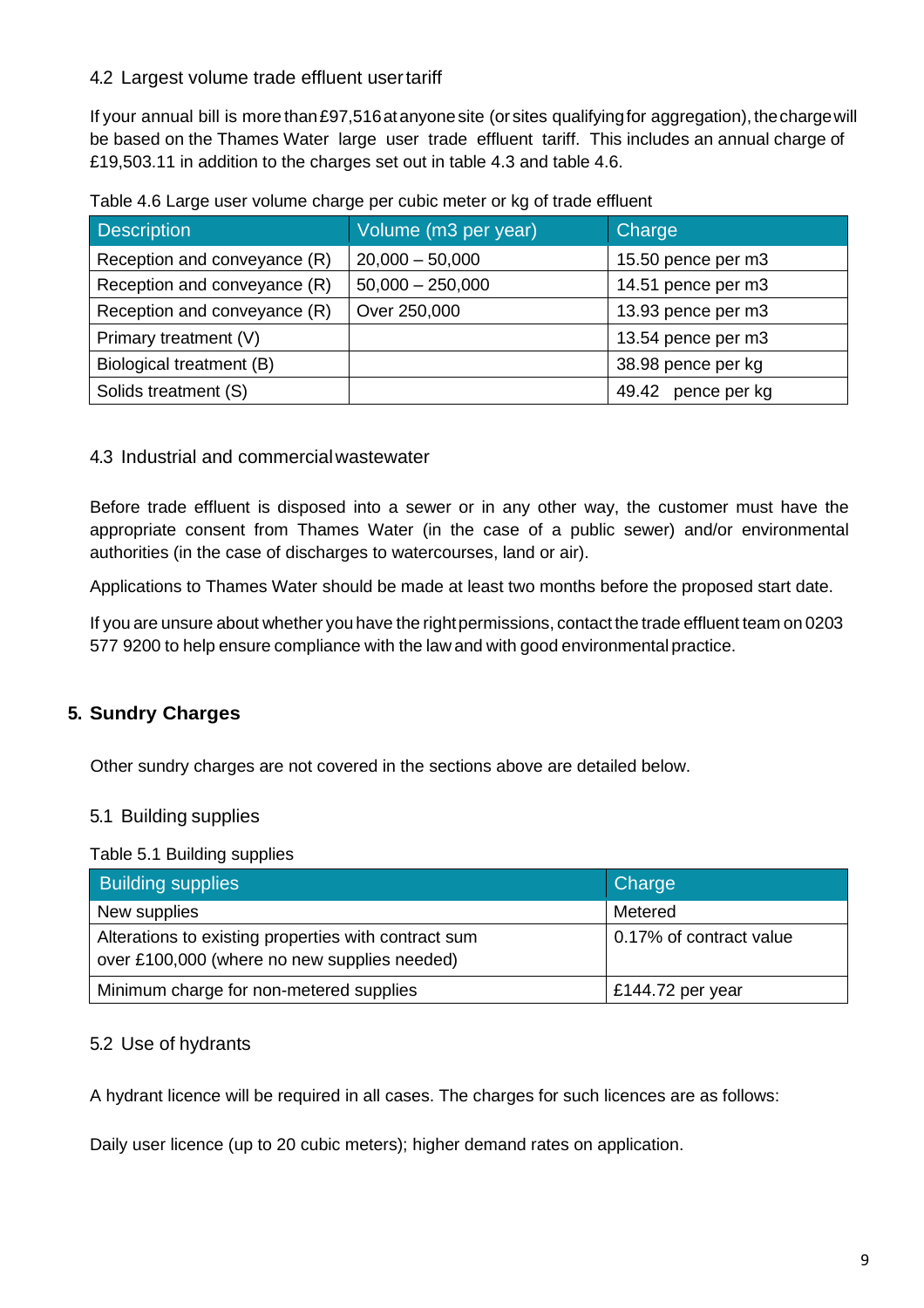Table 5.2 Use of hydrants

| Use of hydrants | <b>Charge</b> |
|-----------------|---------------|
| Daily rate      | E119.90       |
| Subsequent days | £39.11        |

## Table 5.3 Regular use licence

| Regular user licence per item                                          | Charge           |
|------------------------------------------------------------------------|------------------|
| Low demand $(0 - 1.0 \text{m}3 \text{ a day})$ Only applicable to 20mm |                  |
| standpipes                                                             | £299.22 a year   |
| Average demand $(1.0 - 10.0 \text{m}3 \text{ a day})$                  | £1,519.61 a year |
| High demand $(10.0 - 20.0 \text{m}3 \text{ a day})$                    | £3,045.08 a year |
| Very high demand (> 20.0m3 a day)                                      | By agreement     |
| Shorter term licences available                                        | On application   |

a. Where a visit is required by a technician an attendance fee will be payable.

- b. Where Thames Water agrees consent retrospectively an administration fee of £113.60 will be required plus the relevant licence fee as detailed above.
- c. Hydrant customers are required to hire a metered standpipe from a Thames Water approved supplier. A hire charge will apply in addition to the charge setabove.

## 5.3 Cattle troughs

Table 5.4 Cattle troughs (unmeasured supply)

| Cattle troughs (unmeasured supply) | Charge                   |
|------------------------------------|--------------------------|
| Per unmeasured cattle trough       | $\vert$ £156.47 per year |

## **6. Sundry Charges**

#### 6.1 Connection to water services

You have to pay infrastructure charges on top of the cost of connecting a property to the water main and/or wastewater system.

The charges are the same for most domestic properties. For properties where Thames Water use the Relevant Multiplier (see below), Thames Water still use these charges as the basis of Thames Water's calculation.

#### Table 6.1 Infrastructure charges (excluding VAT)

| Infrastructure charges | <b>Charge</b> |
|------------------------|---------------|
| Water                  | £365.45       |
| Wastewater             | £365.45       |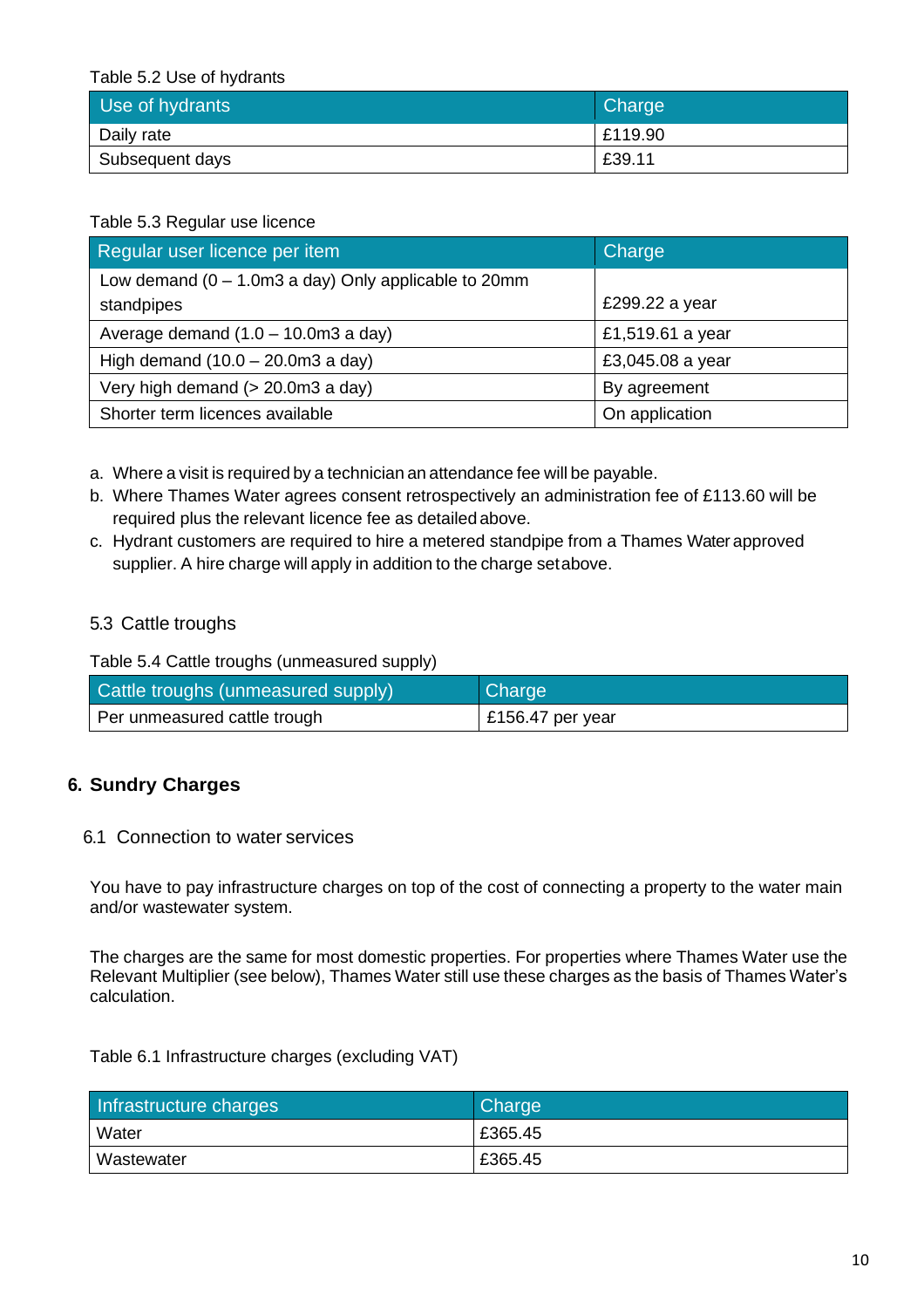The Relevant Multiplier (RM) is a way of working out infrastructure charges for particular types of property. Properties where the RM applies include:

- Domestic premises with a single, shared supply pipe and which are subject to a 'common billing agreement'. This may include sheltered housing or high-rise flats.
- Non-domesticpremiseswhere thesupplypipeis largerthanthestandardsizefor a house (20mmdiameter).

## How the RM is calculated?

Each water fitting (wash basin, bath, shower, etc.) is given a 'loading unit' based on the amount of water it uses. The average number of units per property is taken as 24, equal to an RM of 1.00. Thames Water use this as the basis for calculating the RM for each property on a development where the RM applies.

Thames Water do this by adding up the loading units for all the water fittings on a development. Thames Water divides this by the number of properties multiplied by 24 (the average loading units). This gives Thames Water the RM for each property.

Details of the number of loading units assigned to each water fitting are shown below. For non-domestic properties the minimum is 1.00.

#### Using RM to calculate infrastructure charge

Thames Water use the RM multiplied by the standard charge to give us the infrastructure charge for that property.

### 6.2 Paying the infrastructurecharge

The developer pays the charges for any new properties. The charge must be paid when Thames Water connect the property.

### Redevelopments

Thames Water will reduce the total infrastructure charge for a redeveloped site, if there were any properties connected to the water main or wastewater system during the five years before the development. For example, if a block of fifteen flats is replaced by a block of 20 flats, the developer only pays infrastructure charges for the extra five flats.

| <b>Water Fitting</b>                                       | Loading units |
|------------------------------------------------------------|---------------|
| WC flushing cistern                                        | 2             |
| Wash basin in house                                        | 1.5           |
| Wash basin elsewhere                                       | 3             |
| Bath (tap nominal size $\frac{3}{4}$ " / 20mm)             | 10            |
| Bath (tap nominal size larger than $\frac{3}{4}$ " / 20mm) | 22            |
| Shower                                                     | 3             |
| Sink (tap nominal size $\frac{1}{2}$ " / 15mm)             | 3             |
| Sink (tap nominal size greater than 1/2" / 15mm)           | 5             |
| Spray tap                                                  | 0.5           |
| <b>Bidet</b>                                               | 1.5           |

#### Table 6.2 Table of loading units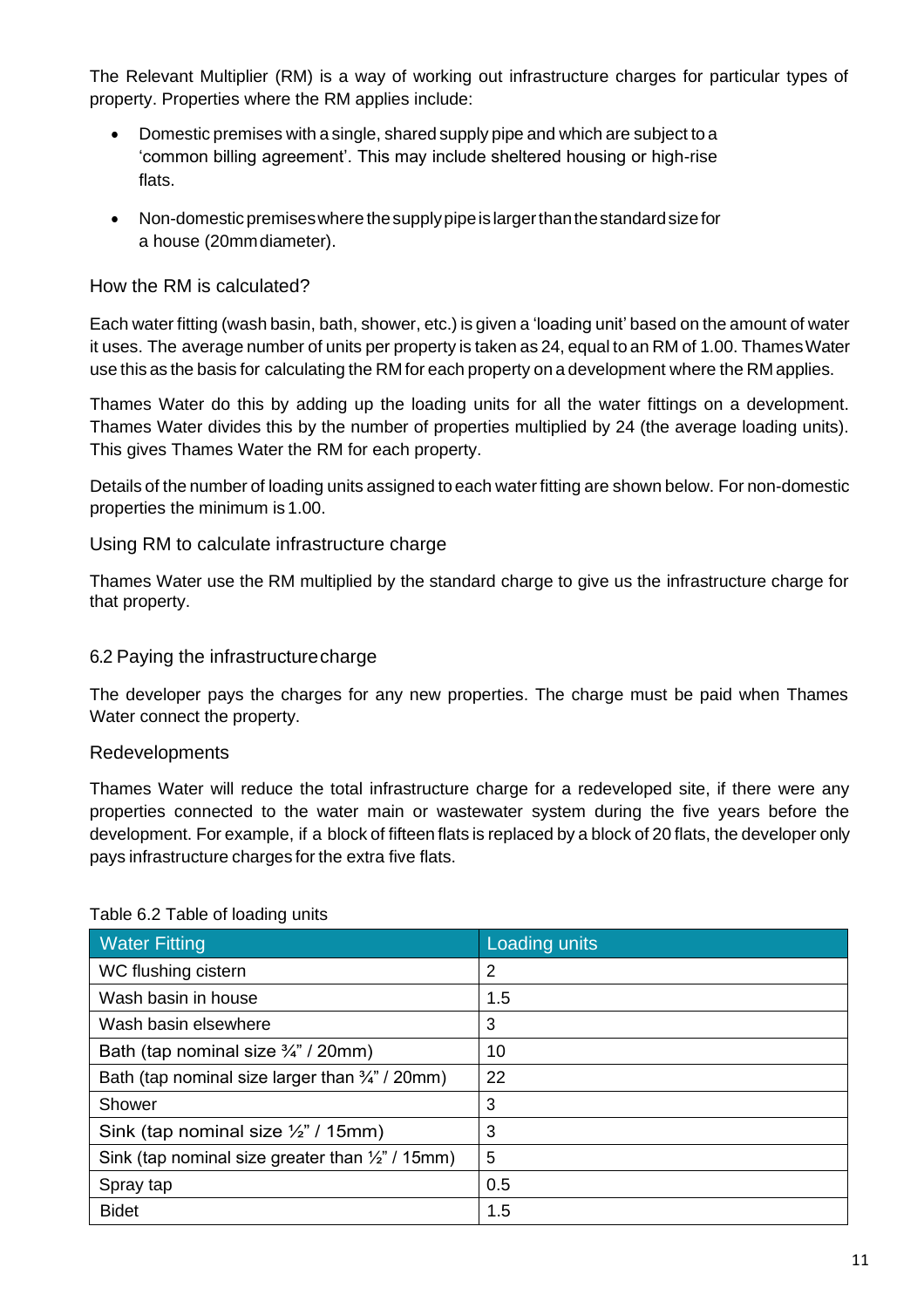| Domestic appliance (subject to a minimum of 6<br>L.U.s per house)             | 3  |
|-------------------------------------------------------------------------------|----|
| Commercial or communal appliance                                              | 10 |
| Internal or external tap                                                      | 3  |
| Any other water fitting or outlet but excluding a<br>urinal or water softener | 3  |
| Urinal                                                                        |    |

## **7. Network Charges**

Network charges help to pay for developing the network in order to meet increased demand for extra non-domestic use of water. You are required to pay network charges on top of the cost of connecting a property to the water main and/or wastewater system. The developer is required to pay the charges for any new properties. Due to the requirement of increasing the size of the supply pipe, existing customers will have to pay any charges for an increase in demand at their property. The charge is payable before the property is connected and the charge is usually based on meter size.

| Meter size (mm) | Meter size (inches) | <b>Water</b> | Wastewater  |
|-----------------|---------------------|--------------|-------------|
| Up to 15        | 0.50                | £365.45      | £365.45     |
| 20              | 0.75                | £822.26      | £822.26     |
| 25              | 1.00                | £1,461.80    | £1,461.80   |
| 30              | 1.25                | £2,284.06    | £2,284.06   |
| 40              | 1.50                | £3,289.05    | £3,289.05   |
| 50              | 2.00                | £5,847.20    | £5,847.20   |
| 65              | 2.50                | £9,136.25    | £9,136.25   |
| 80              | 3.00                | £13,156.20   | £13,156.20  |
| 100             | 4.00                | £23,388.80   | £23,388.80  |
| 125             | 5.00                | £36,545.00   | £36,545.00  |
| 150             | 6.00                | £52,624.80   | £52,624.80  |
| 200             | 8.00                | £93,555.20   | £93,555.20  |
| 250             | 10.00               | £146,180.00  | £146,180.00 |
| 300             | 12.00               | £210,499.20  | £210,499.20 |

Table 7.1 Network charges (excluding VAT)

If a new property requires an additional supply or treatment facilities by special arrangement, the charges may be more than shown in table 7.1.

Most non-domestic developments also require a water and wastewater service for domestic use. They will have to pay infrastructure charges as inTable6.1.

### **8. Disconnection and reconnection**

Disconnection and reconnection charges may apply in line with Thames Water Wholesale Tariff document (Prices are subject to change).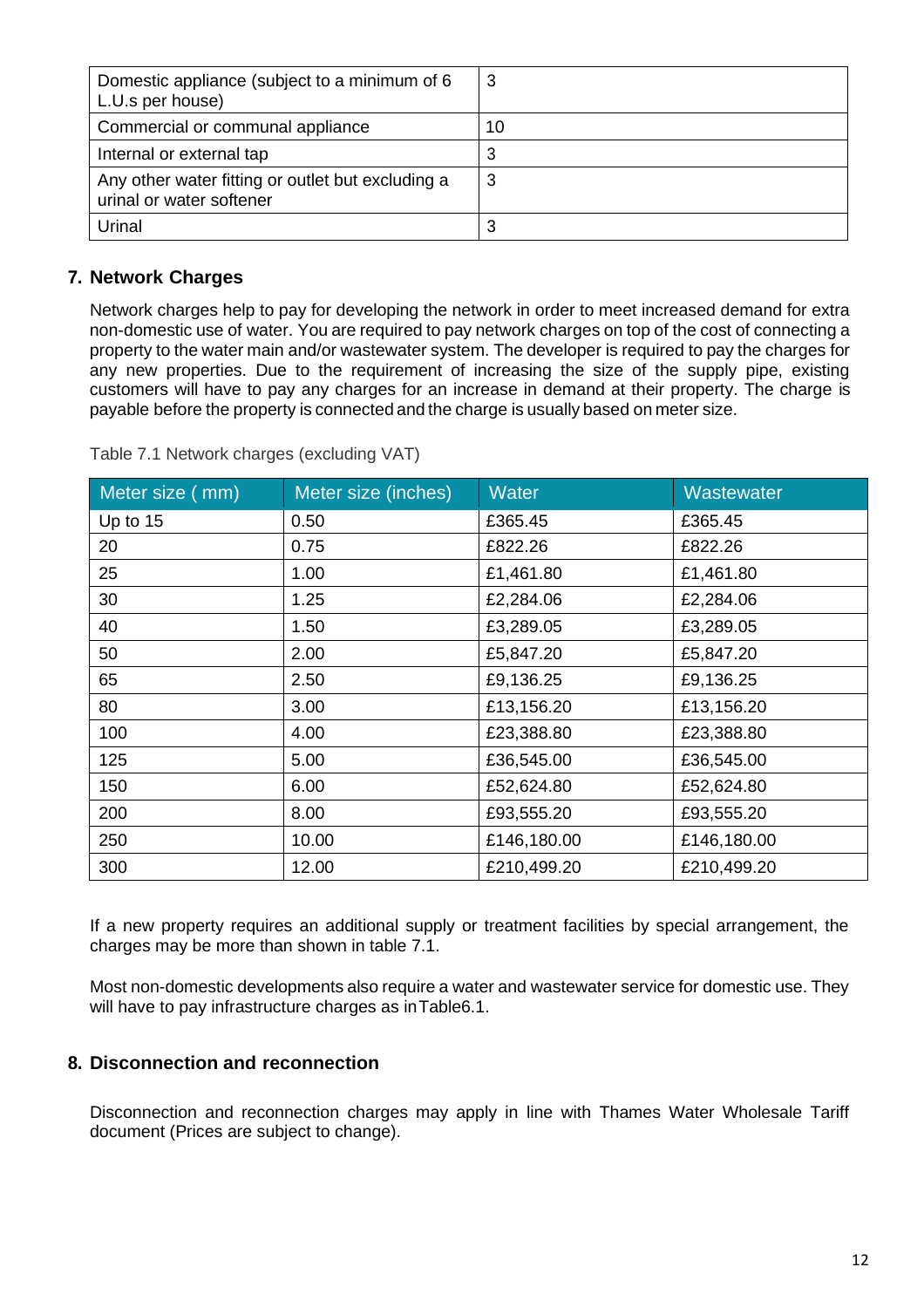## 8.1. Disconnection

#### Table 8.1 Disconnection tariff

| <b>Type</b>                       | <b>Within our</b><br>normal<br>working | Within our<br>normal working<br>hours abortive | Outside our<br>normal<br>working | <b>Outside</b><br>our normal<br>working<br>hours<br>abortive |
|-----------------------------------|----------------------------------------|------------------------------------------------|----------------------------------|--------------------------------------------------------------|
| Survey                            | £41.00                                 | £31.00                                         | £54.00                           | £54.00                                                       |
| Temporary<br><b>Disconnection</b> | £204.00                                | £153.00                                        | £263.00                          | £263.00                                                      |
| Permanent<br><b>Disconnection</b> | Price on application                   |                                                |                                  |                                                              |

### 8.2. Reconnection

#### Table 8.2 Reconnection tariff

| <b>Type</b>               | <b>Within our</b><br>normal<br>working | Within our<br>normal working<br>hours abortive | Outside our<br>normal<br>working | <b>Outside</b><br>our normal<br>working<br>hours<br>abortive |
|---------------------------|----------------------------------------|------------------------------------------------|----------------------------------|--------------------------------------------------------------|
| Survey                    | £40.00                                 | £31.00                                         | £54.00                           | £54.00                                                       |
| Reconnection              | £194.00                                | £145.00                                        | £248.00                          | £248.00                                                      |
| Emergency<br>Reconnection | £248.00                                |                                                |                                  |                                                              |

### **9. Other Charges**

Other charges may apply in line with Thames Water Wholesale Tariff document.

Castle Water may charge a reasonable administration cost in connection with services provided by Thames Water or procured for customers by Thames Water, where there is no specified Retail charge. Charges will be made at the higher rate of 3.5% or an hourly rate of £75.

Castle Water may charge a failed direct debit charge of £43.75 if there is any failure in any direct debit payment (other than as a result of the act or omission of CastleWater).

Castle Water may charge:

- A debt collection charge of £20 in respect of any invoice where Castle Water passes the account to an external debt collection agency for collection activity (other than activity involving visits to the relevant premises);
- A visit charge of £100 in respect of any invoice where Castle Water arrange a visit to the relevant premises for collection and/or disconnection activity through either Castle Water staff or any subcontractor of Castle Water; and
- a recoveries charge of £112.50 in respect of any overdue invoice where Castle Water has undertaken legal action to recover such sums.

These charges are in addition to:

- charges in connection with disconnection as set out in the Thames Water WholesaleTariff Document; and
- third party costs incurred by Castle Water in connection with debt recovery action including without